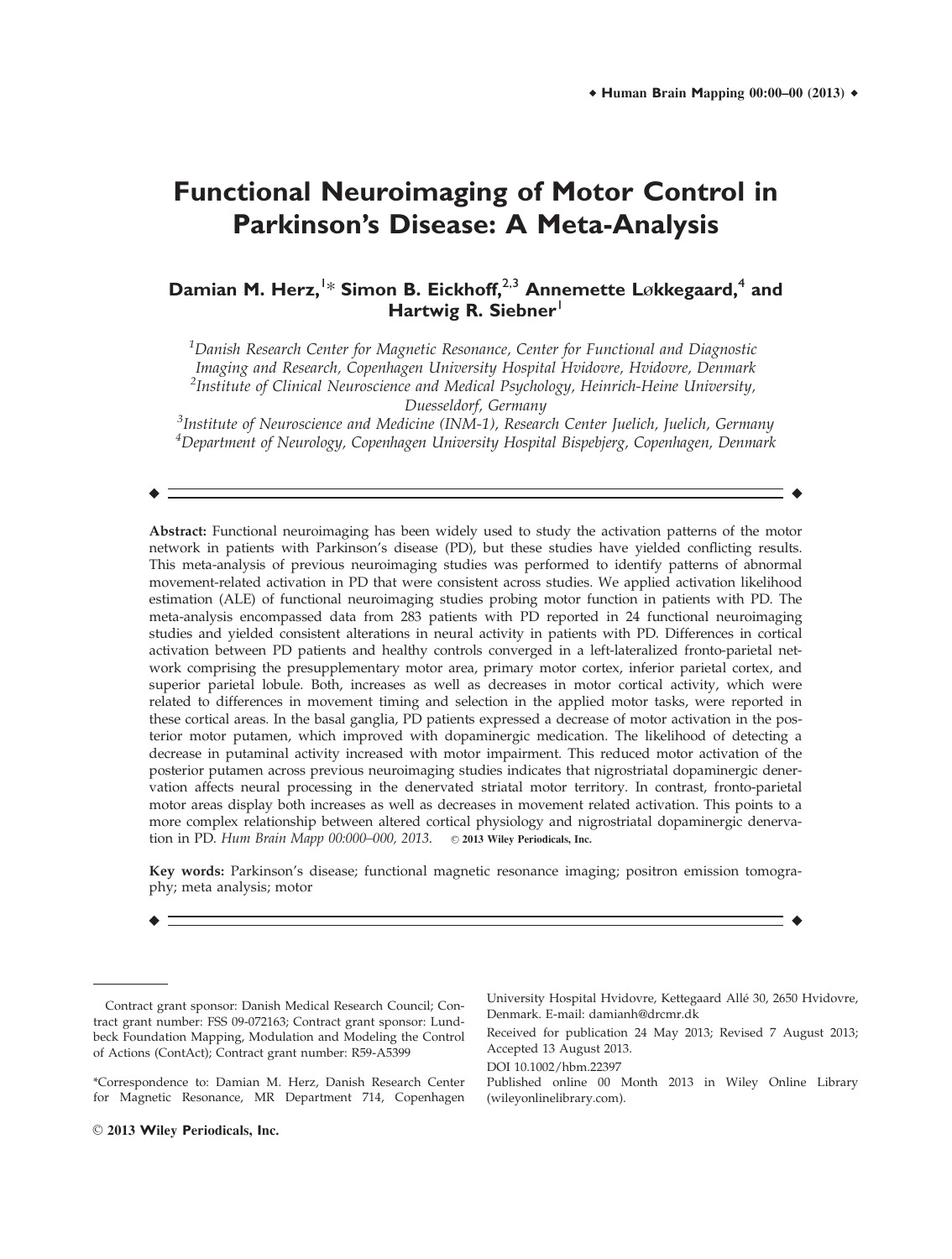# **INTRODUCTION**

Parkinson's disease is a chronic disabling neurological disease characterized by akinesia, rigidity, tremor, and postural instability [Jankovic, 2008]. The pathophysiological hallmark of PD is progressing degeneration of nigrostriatal dopaminergic neurons [Lang and Lozano, 1998a,b], but it remains elusive exactly how the loss of dopaminergic neurons leads to the clinical motor symptoms of PD. To address this question, functional neuroimaging studies including functional magnetic resonance imaging (fMRI) and  $H_2O$ -positron emission tomography ( $H_2O$ -PET) have been used in numerous studies over the last two decades. These studies have reported changes in cortical motor activity in PD, yet the distribution as well as the direction of regional activation changes varied across studies [Grafton, 2004, Rowe and Siebner, 2012, Stoessl et al., 2011]. This raises the question whether functional neuroimaging studies are useful in revealing general mechanisms underlying motor impairment in PD, or if the observed activation patterns are specific to the patient group or motor task tested in the respective experiment. In the current study, we aimed to overcome typical constraints and limitations of functional neuroimaging studies such as small sample sizes, and heterogeneity of the studied patient group by using a coordinate-based quantitative metaanalysis approach. This enabled us to identify core features of abnormal motor activation in PD, which are consistently expressed across a range of motor tasks and patient cohorts.

## **METHODS**

## **Literature Search and Study Selection**

A literature search was conducted on Pubmed (<www.pubmed.org>) using the following search strings: "Parkinson's disease" OR "Parkinson disease" OR "Parkinsons disease" AND "functional magnetic resonance" OR "fMRI" OR "positron emission tomography" OR "PET." This search resulted in 1,698 studies on the final search on January 18, 2013. Further studies were identified through review papers and reference tracing of retrieved articles. Only fMRI or H<sub>2</sub>O-PET studies that used motor paradigms and that were written in English language were screened for eligibility. Exclusion criteria were as follows:

- i. review articles reporting no original data,
- ii. studies testing passive movements, motor learning or executive control (e.g., task switching), since these tasks assess neural processes that are distinct to movement execution,
- iii. motor tasks were tested against each other rather than against baseline or a control task (e.g., fixation),
- iv. the contrasts "PD OFF medication vs. healthy controls," "PD ON medication vs. healthy controls," or "PD ON medication vs. PD OFF medication" were not reported,
- v. analyses were based on regions of interest (i.e., not whole brain analyses), multivariate analyses or covariance analyses,
- vi. less than 6 PD patients were included,
- vii. studies in which PD patients were treated with deep brain stimulation or other drugs than levodopa (e.g., apomorphine), because these treatments induce distinct effects on the sensorimotor system in PD [Bradberry et al., 2012, Ko et al., 2013].

Another study [Schwingenschuh et al., 2013] had to be excluded because of a significant age difference between the PD and control group. If a publication did not report the group stereotactic coordinates of activation maxima, we contacted the authors by email. This procedure resulted in 24 studies that were included in the metaanalysis (Table I) [Baglio et al., 2011; Buhmann et al., 2003; Cerasa et al., 2006; Eckert et al., 2006; Gonzalez-Garcia et al., 2011; Haslinger et al., 2001; Holiga et al., 2012; Hughes et al.; 2010, Katschnig et al., 2011; Kraft et al., 2009; Maillet et al., 2012; Mallol et al., 2007; Mattay et al., 2002; Payoux et al., 2010; Pinto et al., 2011; Rowe et al., 2002; Sabatini et al., 2000; Samuel et al., 1997; Tessa et al., 2010, 2012, 2013; Turner et al., 2003; Wu and Hallett, 2005; Wu et al., 2010].

# **Meta-analysis Based on Activation Likelihood Estimation**

The meta-analyses were carried out using the revised version [Eickhoff et al., 2012] of the activation likelihood estimation (ALE) approach for coordinate-based metaanalyses [Turkeltaub et al., 2002]. ALE tests for a significant convergence between activation foci from different experiments as compared to a random distribution of foci. The term "experiment" refers to a contrast of interest (e.g., PD-ON vs. PD-OFF) for a given study, i.e., one study can comprise several experiments. A detailed description of the ALE technique can be found elsewhere [Eickhoff et al., 2009, 2012; Turkeltaub et al., 2012]. In short, activation foci from different experiments were modelled as spatial 3D Gaussian probability distributions, where the size of the distribution depends on the sample size (number of participants) in the respective experiment. Combining probabilities for foci in each experiment resulted in a modelled activation (MA) map. Subsequently, voxel-wise ALE scores were computed by taking the union of the MA maps describing the convergence of results across experiments at each grey matter voxel. The nonparametric  $P$  values of ALE scores were derived by the proportion of equal or higher values obtained under the random (null) distribution and thresholded at a cluster level-corrected threshold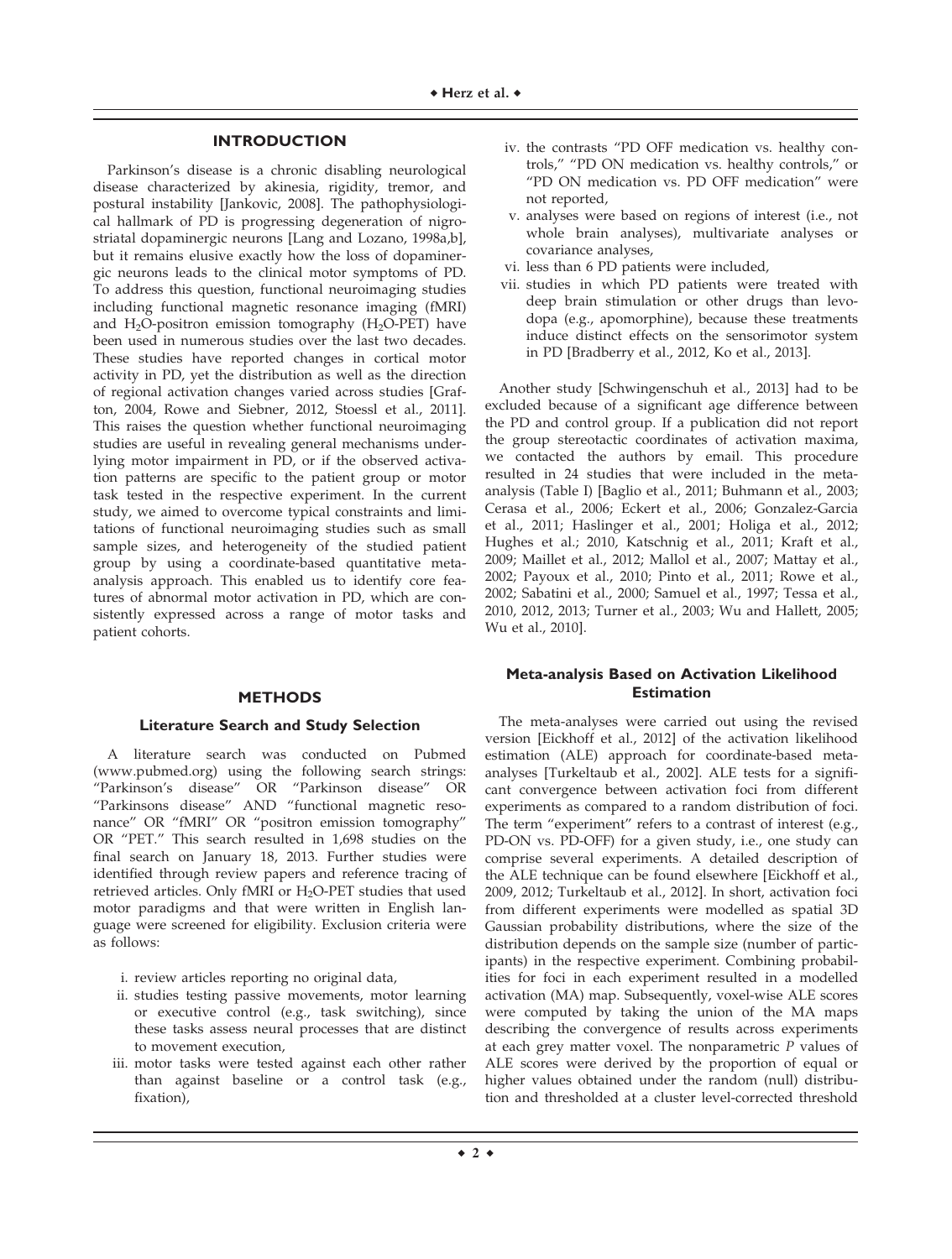|                               |                      |      |          | UPDRS-III  | UPDRS-III                                                                                                    | Age  | Age      | #    |                                                                                                              |
|-------------------------------|----------------------|------|----------|------------|--------------------------------------------------------------------------------------------------------------|------|----------|------|--------------------------------------------------------------------------------------------------------------|
| Study                         | Modality             | # PD | # C      | <b>OFF</b> | ON                                                                                                           | PD   | C        | Foci | Contrast                                                                                                     |
| Baglio et al., 2011           | fMRI                 | 15   | 11       |            | 21.5                                                                                                         | 66.5 | 66.9     | 6    | ON vs. C                                                                                                     |
| Task:                         |                      |      |          |            | Button presses with right index finger (timing: external, selection: external)                               |      |          |      |                                                                                                              |
| Buhmann et al., 2003          | fMRI                 | 8    | 10       |            |                                                                                                              | 54   | 57       | 2    | ON vs. OFF                                                                                                   |
| Task:                         |                      |      |          |            | Random finger opposition task at 0.33 Hz with right and left hand (timing: external, selection: internal)    |      |          |      |                                                                                                              |
| Cerasa et al., 2006           | fMRI                 | 10   | 11       | 27.5       |                                                                                                              | 64.2 | 63.4     | 8    | OFF vs. C                                                                                                    |
| Task:                         |                      |      |          |            | Synchronized tapping with right index finger at 1.33 Hz (timing: external, selection: external)              |      |          |      |                                                                                                              |
|                               | fMRI                 | 10   | 11       | 27.5       |                                                                                                              | 64.2 | 63.4     | 3    | OFF vs. C                                                                                                    |
| Task:                         |                      |      |          |            | Continuation of the tapping with right index finger without stimulus (timing: internal, selection: external) |      |          |      |                                                                                                              |
| Eckert et al., 2006           | fMRI                 | 9    | 9        | 20.6       | 10.7                                                                                                         | 63.3 | 60.6     | 18   | OFF vs. C                                                                                                    |
|                               | fMRI                 | 9    | 9        | 20.6       | 10.7                                                                                                         | 63.3 | 60.6     | 9    | ON vs. C                                                                                                     |
|                               | fMRI                 | 9    | 9        | 20.6       | 10.7                                                                                                         | 63.3 | 60.6     | 4    | ON vs. OFF                                                                                                   |
| Task:                         |                      |      |          |            | Opening and closing of right fist at $\sim$ 1 Hz (timing: internal, selection: external)                     |      |          |      |                                                                                                              |
| Gonzalez-Garcia et al., 2011  | fMRI                 | 17   | 10       |            | 41                                                                                                           | 64.4 |          | 8    | ON vs. C                                                                                                     |
| Task:                         |                      |      |          |            | Button presses with right and left hand in pre-defined order (timing: external, selection: external)         |      |          |      |                                                                                                              |
|                               | fMRI                 | 17   | 10       |            | 41                                                                                                           | 64.4 |          | 5    | ON vs. C                                                                                                     |
| Task:                         |                      |      |          |            | Button presses with right and left hand in random order (timing: external, selection: external)              |      |          |      |                                                                                                              |
| Haslinger et al., 2001        | fMRI                 | 8    | 8        | 15.8       | 11.8                                                                                                         | 60.8 | 54.4     | 7    | OFF vs. C                                                                                                    |
|                               | fMRI                 | 8    | 8        | 15.8       | 11.8                                                                                                         | 60.8 | 54.4     | 8    | ON vs. C                                                                                                     |
|                               | fMRI                 | 8    | 8        | 15.8       | 11.8                                                                                                         | 60.8 | 54.4     | 10   | ON vs. OFF                                                                                                   |
| Task:                         |                      |      |          |            | Joystick-movements with right hand with four spatial dof (timing: external, selection: internal)             |      |          |      |                                                                                                              |
| Holiga et al., 2012           | fMRI                 | 12   |          | 33.5       | 9.6                                                                                                          | 56   |          | 5    | ON vs. OFF                                                                                                   |
| Task:                         |                      |      |          |            |                                                                                                              |      |          |      | Index-to-thumb opposition movements with right and left hand at 1 Hz (timing: external, selection: external) |
| Hughes et al., 2010           | fMRI                 | 16   | 15       | 31.3       | 18.9                                                                                                         | 63.9 | 66.5     | 10   | ON vs. C                                                                                                     |
| Task:                         |                      |      |          |            | Specified and chosen button presses with right hand (timing: external, selection: both)                      |      |          |      |                                                                                                              |
| Katschnig et al., 2011        | fMRI                 | 20   | 20       | 37.9       |                                                                                                              | 66.8 | 62.3     | 2    | OFF vs. C                                                                                                    |
| Task:                         |                      |      |          |            | Dorsiflexion of right and left ankle at 1 Hz (timing: external, selection: external)                         |      |          |      |                                                                                                              |
| Kraft et al., 2009            | fMRI                 | 12   | 12       | 21         | 13.9                                                                                                         | 60.8 | 53       | 12   | OFF vs. C                                                                                                    |
|                               | fMRI                 | 12   | 12       | 21         | 13.9                                                                                                         | 60.8 | 53       | 8    | ON vs. C                                                                                                     |
|                               | fMRI                 | 12   | 12       | 21         | 13.9                                                                                                         | 60.8 | 53       | 4    | ON vs. OFF                                                                                                   |
| Task:                         |                      |      |          |            | Grip-force task with right and left hand simultaneously (timing: external, selection: external)              |      |          |      |                                                                                                              |
|                               | fMRI                 | 12   | 12       | 21         | 13.9                                                                                                         | 60.8 | 53       | 13   | OFF vs. C                                                                                                    |
|                               | fMRI                 | 12   | 12       | 21         | 13.9                                                                                                         | 60.8 | 53       | 4    | ON vs. C                                                                                                     |
|                               | fMRI                 | 12   | 12       | 21         | 13.9                                                                                                         | 60.8 | 53       | 4    | ON vs. OFF                                                                                                   |
| Task:                         |                      |      |          |            |                                                                                                              |      |          |      |                                                                                                              |
|                               | fMRI                 | 12   |          | 40.3       | Grip-force task with right and left hand alternating (timing: external, selection: external)<br>10           | 59.8 |          | 2    |                                                                                                              |
| Maillet et al., 2012<br>Task: |                      |      |          |            | Joystick-movements with right hand with four spatial dof at 0.5 Hz (timing: external, selection: internal)   |      |          |      | ON vs. OFF                                                                                                   |
|                               | fMRI                 | 13   | 11       | 22.6       |                                                                                                              | 64.9 | 61.9     | 13   | OFF vs. C                                                                                                    |
| Mallol et al., 2007<br>Task:  |                      |      |          |            | Finger-to-thumb opposition and rotating movements of right hand (timing: internal, selection: external)      |      |          |      |                                                                                                              |
|                               | fMRI                 | 7    |          | 8.8        | 5                                                                                                            | 55   |          | 7    | ON vs. OFF                                                                                                   |
| Mattay et al. 2002<br>Task:   |                      |      |          |            | Button presses with right hand (0-back task) (timing: external, selection: external)                         |      |          |      |                                                                                                              |
|                               | <b>PET</b>           |      |          | 22         |                                                                                                              |      |          |      | OFF vs. C                                                                                                    |
| Payoux et al., 2011           |                      | 8    | 10<br>10 | 22         | 12<br>12                                                                                                     | 62   | 67<br>67 | 3    |                                                                                                              |
|                               | <b>PET</b>           |      |          |            |                                                                                                              | 62   |          | 1    | ON vs. OFF                                                                                                   |
| Task:                         |                      |      |          |            | Joystick-movements with right hand with four spatial dof at 0.33 Hz (timing: external, selection: internal)  |      |          |      |                                                                                                              |
| Pinto et al., 2011            | fMRI                 | 9    | 15       | 33         |                                                                                                              | 59   | 55       | 6    | OFF vs. C                                                                                                    |
| Task:                         |                      |      |          |            | Joystick-movements with right hand with four spatial dof at 0.5 Hz (timing: external, selection: internal)   |      |          |      |                                                                                                              |
| Rowe et al., 2002             | fMRI                 | 12   | 12       | 33.7       |                                                                                                              | 62   | 62       | 2    | OFF vs. C                                                                                                    |
| Task:                         |                      |      |          |            | Sequential finger movements of right hand at 0.33 Hz (timing: external, selection: external)                 |      |          |      |                                                                                                              |
| Sabatini et al., 2000         | fMRI                 | 6    | 6        | 16         |                                                                                                              | 61   | 59       | 15   | OFF vs. C                                                                                                    |
| Task:                         |                      |      |          |            | Finger-to-thumb opposition movements and fist clenching with right hand (timing: external,                   |      |          |      |                                                                                                              |
|                               | selection: external) |      |          |            |                                                                                                              |      |          |      |                                                                                                              |
| Samuel et al., 1997           | PET                  | 6    |          | 17.7       |                                                                                                              | 70.2 | 64.3     | 7    | OFF vs. C                                                                                                    |
| Task:                         |                      |      |          |            | Sequential finger movements of right hand at 0.33 Hz (timing: external, selection: external)                 |      |          |      |                                                                                                              |
|                               | <b>PET</b>           | 6    | 6        | 17.7       |                                                                                                              | 70.2 | 64.3     | 10   | OFF vs. C                                                                                                    |
| Task:                         |                      |      |          |            | Bimanual sequential finger movements at 0.33 Hz (timing: external, selection: external)                      |      |          |      |                                                                                                              |
| Tessa et al., 2010            | fMRI                 | 15   | 11       | 16.1       |                                                                                                              | 70.1 | 69       | 12   | OFF vs. C                                                                                                    |
| Task:                         |                      |      |          |            | Continuous tapping of right hand (timing: internal, selection: external)                                     |      |          |      |                                                                                                              |
| Tessa et al., 2012            | fMRI                 | 15   | 13       | 16.3       |                                                                                                              | 68.1 | 64.2     | 4    | OFF vs. C                                                                                                    |

# **TABLE I. Studies included in the meta-analysis**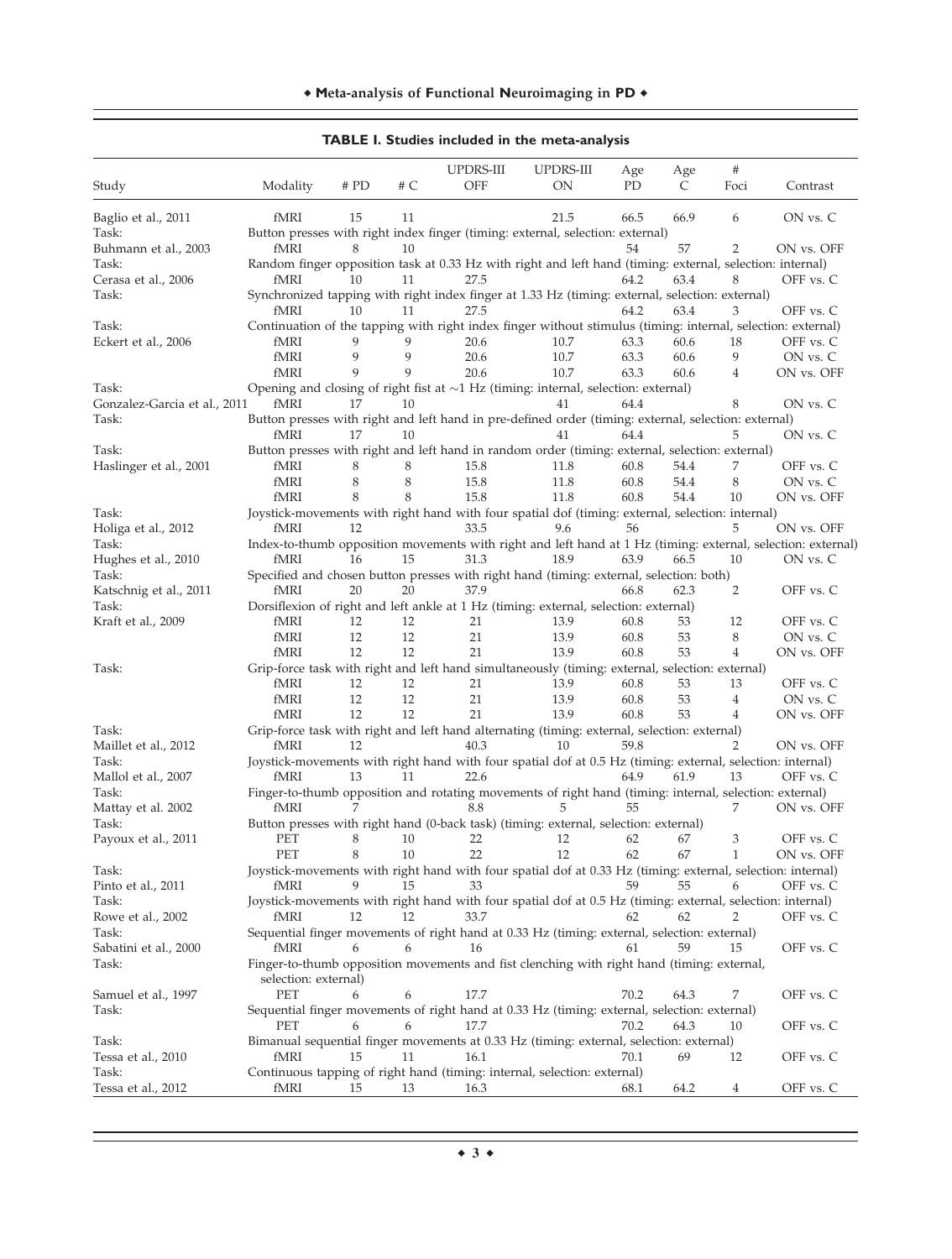| Study               | Modality                                                                                           | # PD                                                                  | # $C$ | UPDRS-III<br><b>OFF</b>                                                                             | <b>UPDRS-III</b><br>ON | Age<br><b>PD</b> | Age<br>$\mathcal{C}$ | #<br>Foci | Contrast      |  |  |
|---------------------|----------------------------------------------------------------------------------------------------|-----------------------------------------------------------------------|-------|-----------------------------------------------------------------------------------------------------|------------------------|------------------|----------------------|-----------|---------------|--|--|
| Task:               | Continuous writing of "8"-figures with right hand (timing: internal, selection: external)          |                                                                       |       |                                                                                                     |                        |                  |                      |           |               |  |  |
| Tessa et al., 2013  | fMRI                                                                                               | 11                                                                    | 10    | 13.5                                                                                                |                        | 67.7             | 64                   | 6         | $OFF$ vs. $C$ |  |  |
| Task:               | Continuous tapping of left hand (timing: internal, selection: external)                            |                                                                       |       |                                                                                                     |                        |                  |                      |           |               |  |  |
| Turner et al., 2003 | <b>PET</b>                                                                                         | 12 <sup>°</sup>                                                       | 12    | 41.4                                                                                                |                        | 57               | 58                   | 9         | OFF vs. C     |  |  |
| Task:               |                                                                                                    | Tracking task with right hand (timing: external, selection: external) |       |                                                                                                     |                        |                  |                      |           |               |  |  |
| Wu et al., 2005     | fMRI                                                                                               | 12                                                                    | 12    | 25.5                                                                                                |                        | 61.2             | 61.8                 | 12        | OFF vs. C     |  |  |
| Task:               | Sequential finger tapping with right hand at $\sim 0.5$ Hz (timing: internal, selection: external) |                                                                       |       |                                                                                                     |                        |                  |                      |           |               |  |  |
| Wu et al., 2010     | fMRI                                                                                               | 15                                                                    | 15    | 20.7                                                                                                |                        | 59.7             | 60.3                 | 15        | OFF vs. C     |  |  |
| Task:               | In-phase movements of both index fingers at $\sim 0.5$ Hz (timing: internal, selection: external)  |                                                                       |       |                                                                                                     |                        |                  |                      |           |               |  |  |
|                     | fMRI                                                                                               | 15                                                                    | 15    | 20.7                                                                                                |                        | 59.7             | 60.3                 | 20        | OFF vs. C     |  |  |
| Task:               |                                                                                                    |                                                                       |       | Anti-phase movements of both index fingers at $\sim 0.5$ Hz (timing: internal, selection: external) |                        |                  |                      |           |               |  |  |

**TABLE I. (continued).**

# PD # C, number of PD patients and controls enrolled in the respective study; # Foci, number of activation foci reported in the respective study; dof, degrees of freedom.

of  $P < 0.05$  family-wise error (FWE)-corrected. When pooling contrasts (e.g. "PD-OFF vs. controls" comprised the contrasts "PD-OFF  $>$  controls" and "controls  $>$  PD-OFF") we subsequently assessed the contribution of experiments reporting respectively increased and decreased activity to each cluster. This was computed by the ratio of ALEvalues at the cluster with and without the experiments in question.

We hypothesized that some of the heterogeneity in reported activation differences between PD patients and healthy controls might be due to differences in the applied motor tasks, for instance related to the mode of movement selection. There is some evidence that PD patients rely more strongly on external cues during motor control than healthy participants [Brown and Marsden, 1988, Georgiou et al., 1994]. Because internally and externally specified movements are associated with distinct neural activation patterns [Hoffstaedter et al., 2013], we labeled each experiment according to the mode of movement timing (internally vs. externally paced) and movement selection (internally generated vs. externally specified movement). This allowed us to conduct separate meta-analyses for internally vs. externally paced movements as well as internally generated vs. externally specified movements.

Finally, we assessed putative correlations between activation likelihood and motor impairment by computing voxel-wise Spearman rank correlations between the activation likelihood and the mean Unified Parkinson's Disease Rating Scale-III (UPDRS-III) score [Fahn, 1987] of each experiment [Nickl-Jockschat et al., 2012; Rehme et al., 2012]. The mean UPDRS-III score was reported in 21 studies for PD patients OFF medication and in 10 studies for PD patients ON medication. Results of the correlation analysis were thresholded at  $P < 0.05$ .

Localization of significant effects was guided by the SPM Anatomy Toolbox v1.7 [Eickhoff et al., 2007] and the Harvard-Oxford subcortical structural atlas [Makris et al., 1999] for cortical and subcortical areas, respectively.

# **RESULTS**

Twenty-four publications (21 fMRI, 3 H2O-PET) with an average sample size of  $11.8 \pm 3.5$  (mean  $\pm$  SD) PD patients and  $11.4 \pm 3.2$  control participants were included (Table I). These publications collectively reported results from 56 experiments and 283 individual patients. Results from 35 experiments and 193 patients were reported for the contrasts "PD-OFF vs. controls," 11 experiments and 77 patients for the contrasts "PD-ON vs. controls," and 10 experiments and 79 patients for the contrasts "PD-ON vs. PD-OFF."

# **Differences in Motor Activation Between PD Patients and Healthy Controls**

An overview of significant convergence of activation maxima for the different analyses is given in Table II. The meta-analysis for differences between activation in PD patients OFF medication and healthy control participants yielded significant convergence of activation in the right posterior putamen, left inferior parietal cortex (IPC), left primary motor cortex (M1), presupplementary motor area (preSMA), and left superior parietal lobule (SPL) (Fig. 1A). The neuroimaging experiments contributing to the cluster in the right posterior putamen consistently reported decreased activity. A reduction in motor activation was detected in 33.3% of all experiments (Fig. 1B). Conversely, the experiments contributing to the cluster in the left SPL consistently reported an increase in motor activity. Increased motor activation of left SPL was observed in 29.4% of all experiments (Fig. 1C). For the remaining regions, the direction of activation differences between PD-OFF and Controls were inconsistent across experiments: Experiments reporting decreased activation in PD contributed 75% to the cluster in left M1, 61% to the cluster in left IPC and 60% to the cluster in preSMA, while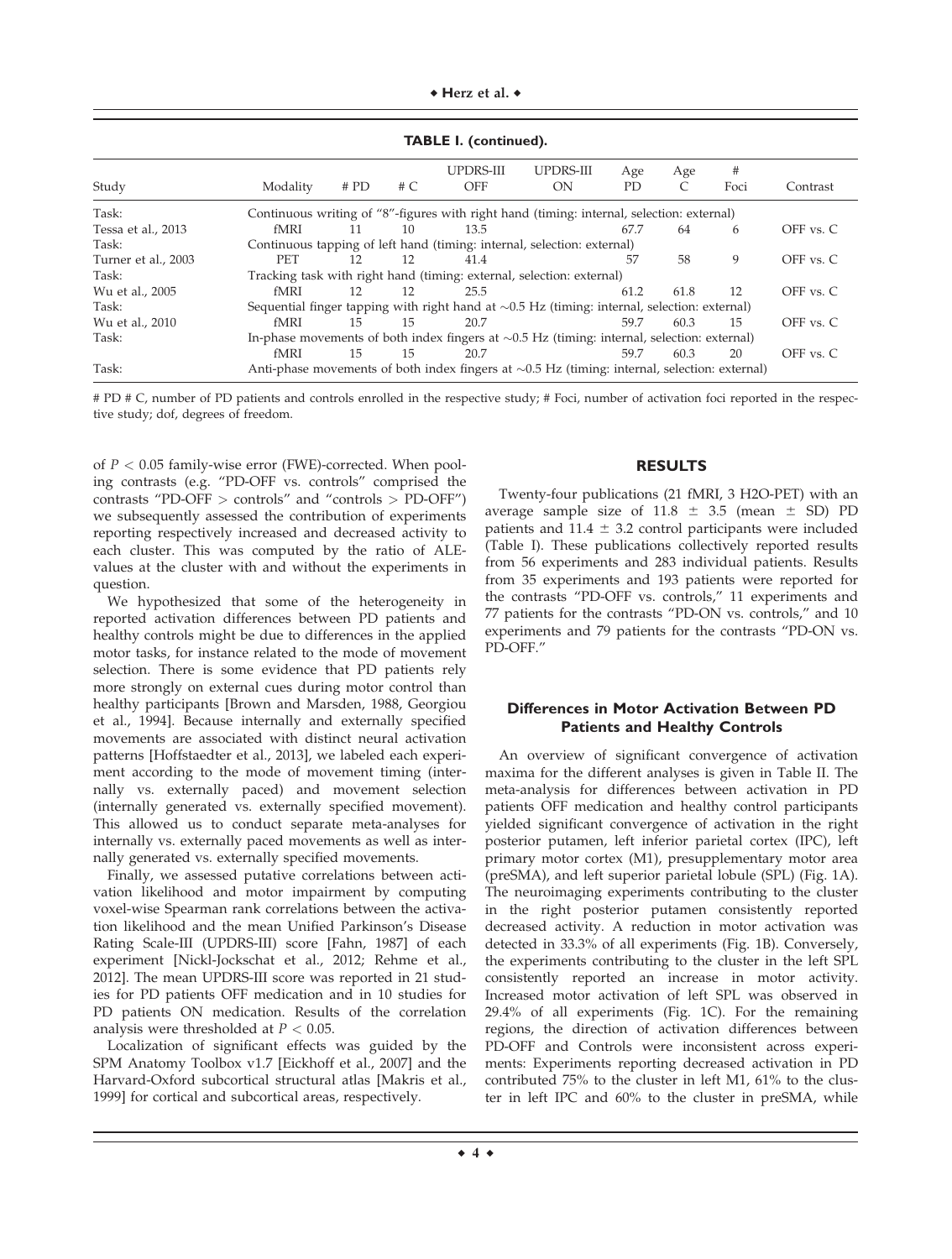|                                                                                       |                | MNI coordinates |                 |      |            |
|---------------------------------------------------------------------------------------|----------------|-----------------|-----------------|------|------------|
| Neural region                                                                         | Side           | X               | Υ               | Z    | Ζ<br>value |
| Difference in activation between PD-OFF and controls                                  |                |                 |                 |      |            |
| (35 experiments, 193 patients)                                                        |                |                 |                 |      |            |
| Putamen                                                                               |                | right 26        | $-4$            | $-8$ | 5.09       |
| Inferior parietal cortex                                                              |                | $left$ $-60$    | $-22$           | 22   | 5.04       |
| Precentral gyrus (M1)                                                                 | $left -36 -20$ |                 |                 | 62   | 4.65       |
| Presupplementary motor right 6<br>area                                                |                |                 | 12              | 60   | 4.30       |
| Superior parietal lobule                                                              | $left -34 -46$ |                 |                 | 62   | 3.99       |
| Decreased activation in PD-OFF compared to controls<br>(18 experiments, 171 patients) |                |                 |                 |      |            |
| Putamen                                                                               |                | right $26 -4$   |                 | $-8$ | 5.72       |
| Increased activation in PD-OFF compared to controls<br>(17 experiments, 157 patients) |                |                 |                 |      |            |
| Superior parietal lobule                                                              | left           | $-26 -48$       |                 | - 60 | 4.04       |
| Difference in activation between PD-ON and controls<br>(11 experiments, 77 patients)  |                |                 |                 |      |            |
| Precentral Gyrus (M1) left $-34 -24$                                                  |                |                 |                 | 60   | 5.2        |
| Decreased activation in PD-ON compared to controls<br>(7 experiments, 61 patients)    |                |                 |                 |      |            |
| Precentral Gyrus (M1)                                                                 |                | $left -34 -24$  |                 | 60   | 5.28       |
| Difference in activation between PD-ON and PD-OFF<br>(10 experiments, 79 patients)    |                |                 |                 |      |            |
| Middle Frontal Gyrus                                                                  |                | right 34        | $4\overline{ }$ | 48   | 4.2        |
| Putamen                                                                               | right          | 26              | $3^{\circ}$     | $-6$ | 4.06       |
| Increased activation in PD-ON compared to PD-OFF<br>(7 experiments, 58 patients)      |                |                 |                 |      |            |
| Putamen                                                                               | left           | $-28$           | $-4$            | $-2$ | 4.35       |

**TABLE II. Activation-likelihood-estimation analyses for between group contrasts**

Clusters with convergence of activation maxima are reported at a statistical threshold of  $P < 0.05$  cluster-corrected. There were no significant activations for the contrasts PD-ON > Controls and PD-OFF > PD-ON.

experiments reporting an increased activation in PD patients contributed respectively, 25, 39, and 40%.

Additional analyses focused on the mode of movement selection (i.e., externally vs. internally paced as well as externally specified vs. internally chosen movements). These analyses revealed that M1 activation was significantly decreased in PD patients OFF medication compared to healthy controls during externally-, but not internally paced and generated movements. Conversely, activation of parietal areas, namely IPC and SPL, was significantly increased in PD patients OFF medication during externally specified, but not internally chosen movements. Activation differences of preSMA remained inconsistent even after separating experiments according to movement timing and selection.

Analysis for difference in activation between PD patients ON medication and healthy controls revealed significant convergence of activation in the left M1 only. In the ON state, task-related motor activation of M1 was consistently decreased in PD patients relative to healthy controls. A

reduction in movement-related M1 activity was present in 42.9% of all experiments (Fig. 1D).

# **Effect of Dopaminergic Medication on Motor Activation in PD Patients**

Significant convergence of activation maxima for the contrasts comparing PD patients ON and OFF medication were found in the right middle frontal gyrus (MFG) and right putamen (Fig. 2A). Activation differences in these regions, however, were inconsistent across experiments: Experiments reporting increased activation in PD ON contributed 74% to the cluster in right putamen and 62% to the cluster in right MFG, while experiments reporting decreased activation in PD ON contributed respectively, 26 and 38%. These inconsistencies could not be explained by separating experiments according to motor timing and selection (external vs. internal). Conversely, activity of the left putamen was consistently increased after dopaminergic medication, which was detected in 42.9% of all experiments (Fig. 2B).

# **Correlation Between Motor Activation and Motor Impairment**

Motor impairment as indexed by the mean UPDRS-III OFF score correlated with likelihood of decreased activity in the right putamen in PD patients OFF medication compared to healthy controls (peak:  $25 - 5 - 6$ , MNI coordinates; rho = 0.63,  $P < 0.05$ ), indicating that decrease of motor activation of right putamen was more pronounced in PD patients with stronger motor impairment (Fig. 3). A mean UPDRS-III OFF score of  $\sim$ 20 could be identified as cut-off point. Patient cohorts with a mean UPDRS-III OFF score of more than 20 expressed deficient task-related activation in the putamen. Of note, the only study with a high mean UPDRS-OFF score, in which decreased activation of the putamen was not reported, studied ankle movements. That study failed to induce a consistent activation of the putamen in PD patients and healthy controls [Katschnig et al., 2011]. There were no other significant correlations between activation likelihood and UPDRS-III scores.

#### **DISCUSSION**

Using this meta-analysis approach we were able to detect consistent patterns of abnormal neural activity during movements in PD as revealed by fMRI and H2O-PET studies. Differences in neural activity between PD patients OFF medication and healthy controls converged in a leftlateralized fronto-parietal cortical network comprising pre-SMA, M1, IPC, and SPL. With the exception of left SPL where PD was associated with increased levels of motor activation, PD patients expressed both, decreased as well as increased motor activation in these frontoparietal regions, which could partly be explained by differences in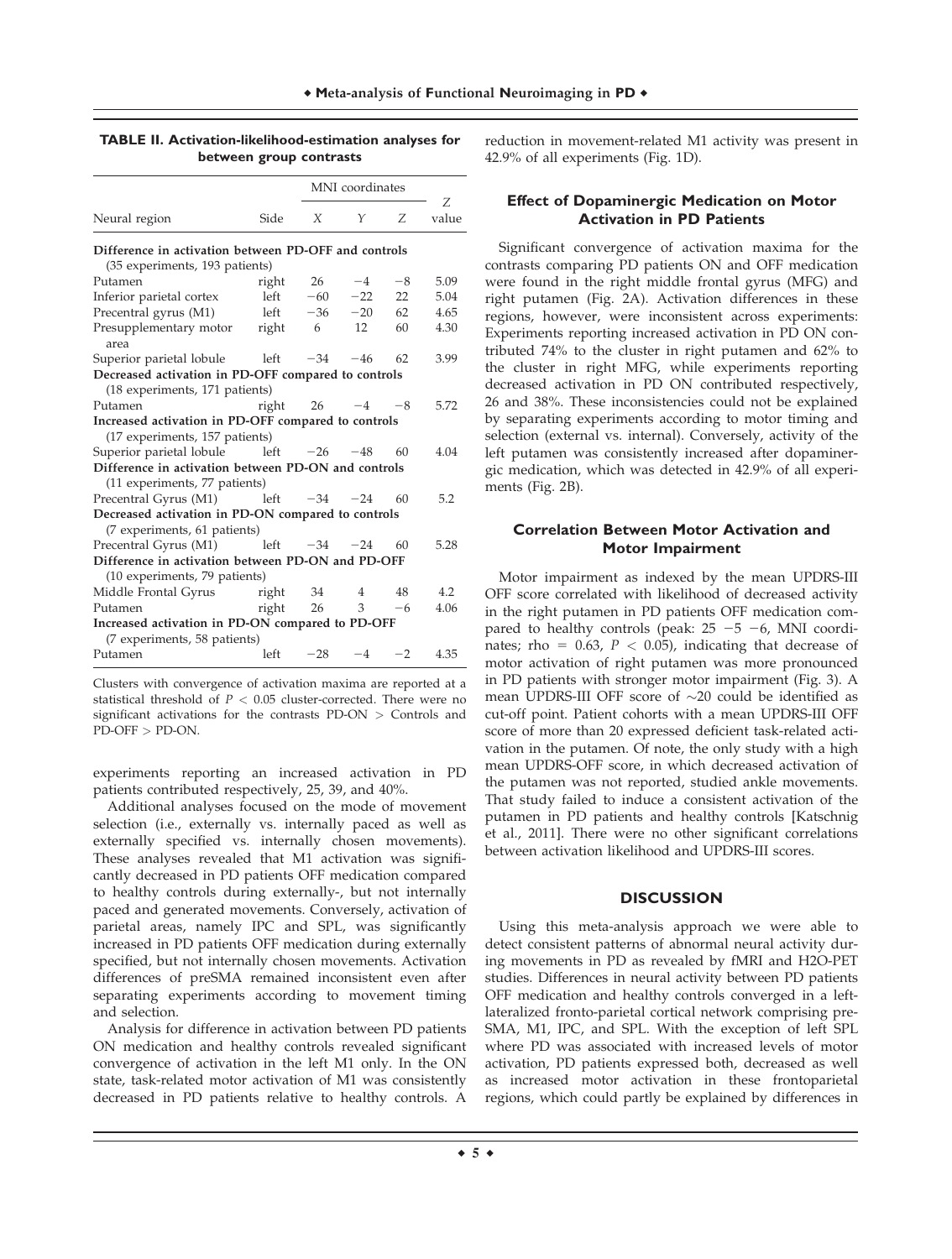



#### **Figure 1.**

Convergence of activation maxima for the group comparison between PD patients and healthy controls. **A**: Significant results for the contrast PD-OFF vs. Controls (i.e., "PD-OFF > Controls" or "Controls > PD-OFF"). **B**: Decreased activation in PD-OFF compared to Controls. **C**: Increased activation in PD-OFF compared to Controls. **D**: Decreased activation in PD-ON

movement timing and selection in the applied motor tasks. In the basal ganglia, PD patients OFF medication showed an attenuation of motor activity in the posterior putamen. Decreased motor activity in the putamen correlated with motor impairment in PD patients OFF medication.

#### **Deficient Motor Activation of the Putamen in PD**

The pathophysiological hallmark of PD is a progressive loss of dopaminergic neurons of the substantia nigra pars compacta (SNc) causing nigrostriatal denervation, compared to Controls. Significant activation maxima for the contrast "PD-ON vs. Controls" are omitted, since they are identical to results of the contrast "Controls > PD-ON" shown in 1D. L, left; R, right. [Color figure can be viewed in the online issue, which is available at [wileyonlinelibrary.com.](http://wileyonlinelibrary.com)]

especially in the posterior motor part of the putamen [Lang and Lozano, 1998a,b]. Dopamine signalling from SNc to the putamen is thought to have a movement facilitating effect by modulating distinct pathways linking the basal ganglia and cortical motor areas [Alexander et al., 1986]. In agreement with this pathophysiological model, we found a consistent decrease of motor-related activity of the putamen in PD patients who have paused dopaminergic medication.

The likelihood of detecting decreased activity in the right posterior putamen correlated positively with the mean UPDRS-III scores. This correlation suggests that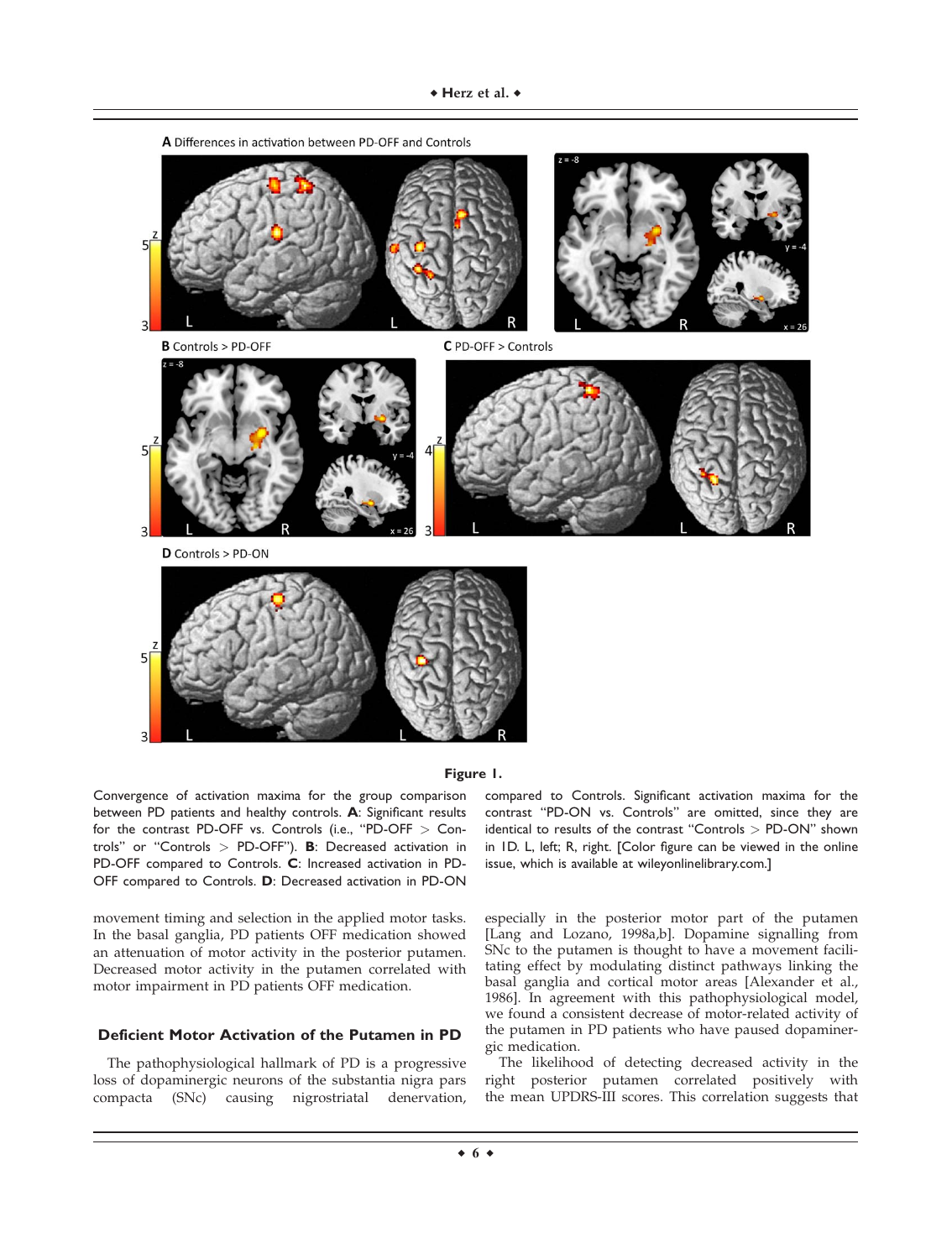

#### **Figure 2.**

Convergence of activation maxima for the comparison between PD patients ON and OFF medication. **A**: Significant results for the contrast PD-ON vs. PD-OFF (i.e., "PD-ON > PD-OFF" or "PD-OFF > PD-ON"). **B**: Increased activation in PD-ON compared to PD-OFF. [Color figure can be viewed in the online issue, which is available at [wileyonlinelibrary.com](http://wileyonlinelibrary.com).]

the magnitude of motor activation in the putamen decreases with progression of motor impairment. In the OFF medication state, decreased motor activation in the putamen was present in PD cohorts with a mean UPDRS-III group score of about 20. However, recent fMRI studies using regions of interest (ROI) approaches [Holden et al., 2006; Prodoehl et al., 2010; Spraker et al., 2010] showed that decreased motor activation of the putamen could already be detected in patient groups with a lower mean UPDRS-score (UPDRS-III OFF scores: 15.7, 16.2, and 17.9, respectively), when the statistical sensitivity for detecting activity changes in the putamen is increased. While PD patients in these studies all had developed symptoms, it is of great clinical interest to detect abnormal neural activity already in presymptomatic disease stages, before symptoms become apparent. Future prospective studies need to evaluate at which stage abnormal neural activity can be detected in PD using fMRI and  $H_2O$ -PET.

Our meta-analysis revealed that dopaminergic medication (PD-ON > PD-OFF) significantly augmented motor activation in the left putamen in PD patients. Likewise, neurophysiological studies have shown that dopaminergic medication facilitates high-frequency coupling from the basal ganglia to the cortex [Litvak et al., 2012; Williams et al., 2002]. Together, these findings provide converging evidence that dopaminergic medication mediates its

therapeutic effect primarily at the side of nigrostriatal denervation and hereby, improving neural processing in the cortico-basal ganglia thalamo-cortical motor loop.

# **Motor Activation of Cortical Motor Areas in PD**

Previous functional neuroimaging studies in PD have mainly reported changes in activation of cortical motor areas [Grafton, 2004; Rowe and Siebner, 2012]. However, when systematically reviewing previous studies, inconsistencies in the observed cortical activation patterns between different experiments become apparent [Rowe and Siebner, 2012]. For example early studies using single-photon emission computed tomography (SPECT) [Rascol et al., 1994, 1997], PET [Jahanshahi et al., 1995; Playford et al., 1992] and fMRI [Buhmann et al., 2003; Haslinger et al., 2001] have shown that the preSMA/SMA is hypoactive in PD. Consecutive studies, however, also reported the opposite finding, namely an increase of preSMA activity in PD [Cerasa et al., 2006; Eckert et al., 2006; Turner et al., 2003]. Our meta-analysis confirmed this discrepancy by showing that there is a significant difference in preSMA activity between PD patients off medication and healthy controls, but that the direction of activity changes (i.e., an increase or decrease in activity) is not consistent across studies. The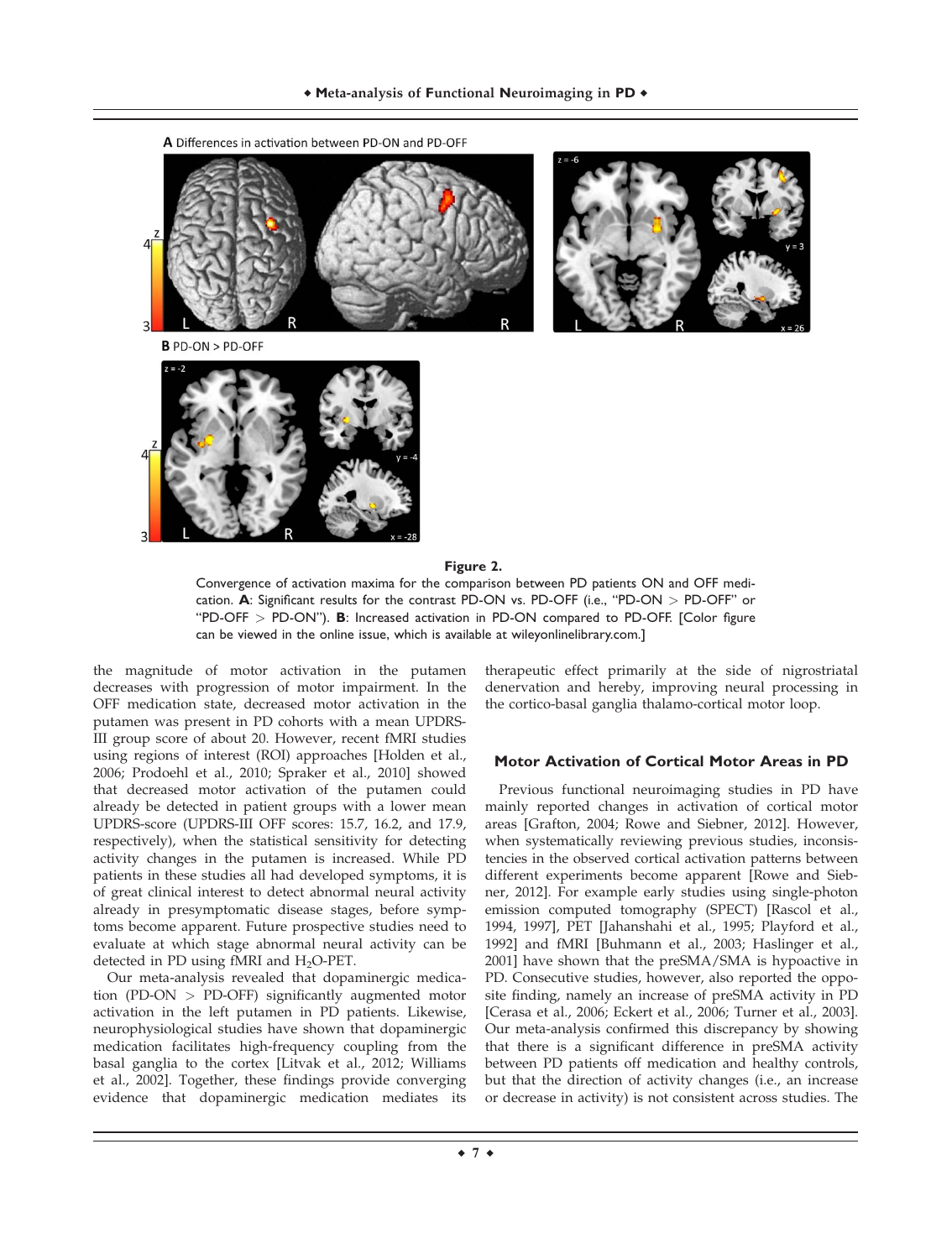

Correlation between likelihood of decreased activity in PD-OFF and motor impairment

#### **Figure 3.**

Voxel-wise Spearman correlations between activation likelihood and UPDRS-III scores. There was a significant correlation between likelihood of decreased activity in the right Putamen in PD patients ("Control > PD-OFF") and motor impairment (rho = 0.63, *P <* 0.05). Studies that do not report activations of the respective region have an MA-value of 0. [Color figure can be viewed in the online issue, which is available at [wileyonlinelibrary.com.](http://wileyonlinelibrary.com)]

left IPC and M1 showed a similar heterogeneity with respect to the direction of activity changes in PD patients relative to healthy controls. A likely explanation for the lateralization of the detected cortical network to the left hemisphere is that the majority of studies tested movements of the right hand (Table I), which was the dominant hand of most patients (21 of the 24 included studies restricted their analysis to right-handed patients). Taskspecific recruitment of cortical motor networks could also partly explain inconsistencies in terms of regional increases or decreases in motor activation. We deliberately restricted this meta-analysis to studies probing motor execution, and excluded paradigms probing motor learning or executive control (e.g., response inhibition or task switching). Yet, the included studies still covered a wide variety of motor execution tasks, such as internally and externally paced as well as internally chosen and externally specified movements. When taking into account the mode of movement timing and selection (external vs. internal), our meta-analyses were able to resolve some of the reported inconsistencies. Activity in M1 was decreased in PD patients OFF medication during externally (but not internally) specified and paced movements, whereas activity of parietal areas (SPL and IPC) was increased in PD patients OFF medication during externally specified, but not internally chosen movements. These findings demonstrate that activation differences between PD patients and healthy participants are task-dependent and highlight the critical role of external cues on the motor system in PD [Brown and Marsden, 1988].

Of note, the inconsistencies in reported activation differences of preSMA between PD patients and healthy controls could not be explained by differences in motor timing and selection. An important factor determining changes in preSMA activation is the amount of attention that is assigned to the motor task [Rowe et al., 2002]. Rowe et al. found that PD patients OFF medication had increased motor-related activity in SMA compared to healthy controls in a task, which did not require subjects to attend to their actions. In contrast to healthy controls, PD patients failed to augment SMA activity when asked to attend to their actions [Rowe et al., 2002]. These findings suggest that PD patients "by default" pay attention to their actions, even if this is not explicitly required. Hence, they are not able to further increase their attentional control of movements, when being explicitly asked to do so.

Analysis of resting state (RS) activity has been increasingly recognized as a valuable method for studying taskindependent abnormal neural activation patterns in PD. Interestingly, a recent RS study has demonstrated decreased connectivity between SMA/preSMA and the sensorimotor system in PD, suggesting that such abnormal connectivity patterns of the SMA/preSMA might be central to the pathophysiology underlying PD [Esposito et al., 2013]. However, even in the absence of a task, both increases as well as decreases in connectivity between SMA and other cortico-subcortical motor regions have been reported [Esposito et al., 2013; Kwak et al., 2010; Wu et al., 2011; Yu et al., 2013]. These inconsistencies might partly be due to differences in preprocessing and statistical analysis of RS fMRI data, and it remains to be elucidated to what extent RS studies can advance our understanding of the abnormal neural mechanisms underlying PD.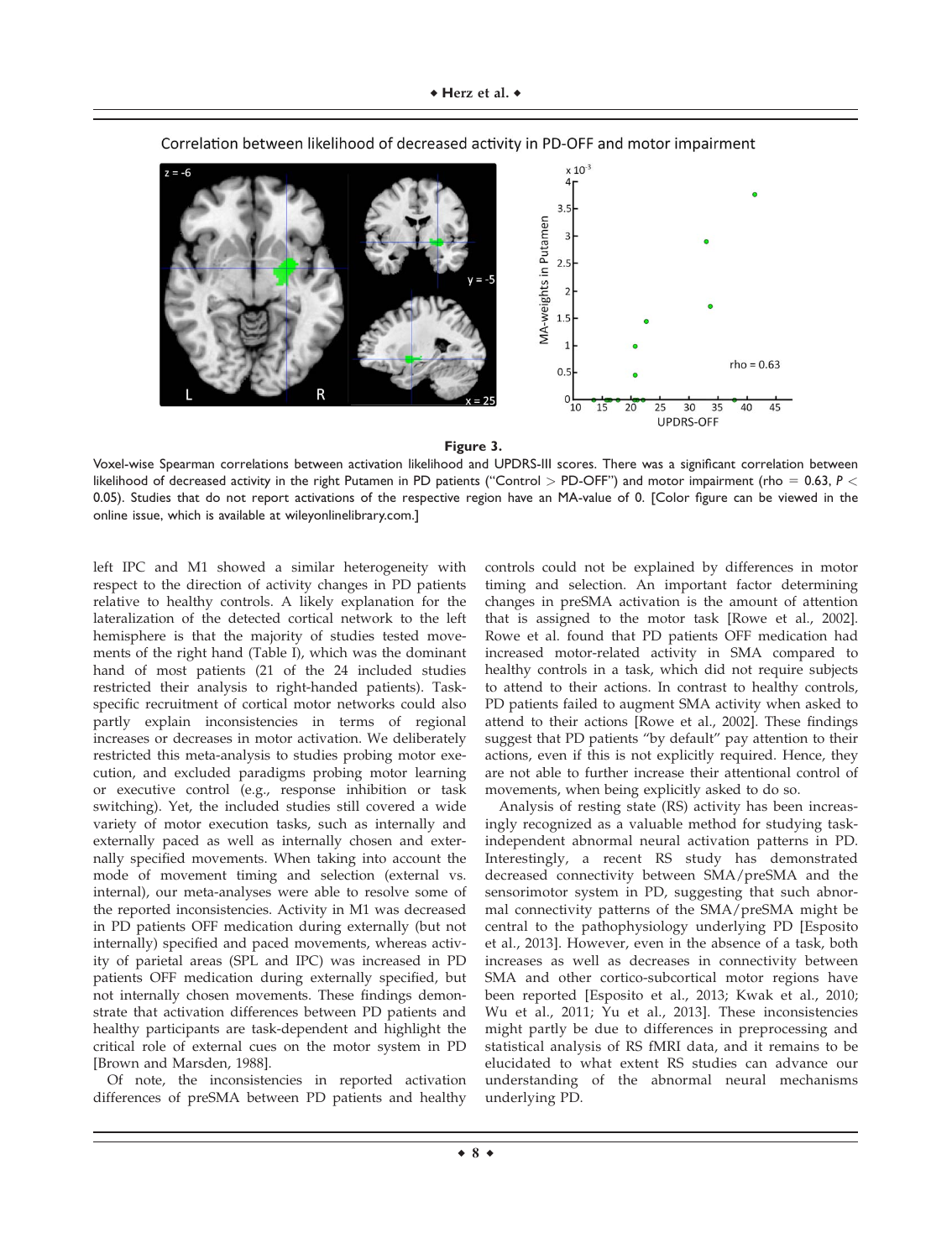An interesting finding of this meta-analysis was the increased activation of parietal areas in PD patients OFF medication compared to healthy controls. Because parietal motor areas are involved in sensory-motor transformation and visually-guided movements [Buneo and Andersen, 2006], one might speculate whether this finding could be related to the increased dependency on external cues that can be observed in some PD patients [Brown and Marsden, 1988; Georgiou et al., 1994]. In line with this hypothesis, we found that SPL as well as IPC were significantly increased in PD patients OFF medication during externally specified, but not internally chosen movements, suggesting a potential compensational role of parietal motor areas in PD. These results grant further research about the functional role of parietal motor areas during motor control in PD.

PD patients ON medication showed a consistent decrease of activity of left M1 as the only significant finding. It is important to note, however, that only relatively few neuroimaging studies actually reported motor activation in the ON medication state. Eleven experiments that were included in the meta-analysis examined motor activity while patients were ON medication, whereas 35 experiments assessed motor activity in the OFF medication state. Given the small number of studies, the lack of significant differences in cortical activity in nonprimary motor cortical areas in medicated PD patients might simply be due to a lack of power. This negative finding should not be interpreted as evidence for a partial normalization of neural activity after dopaminergic medication.

#### **Limitations**

An advantage of meta-analyses encompassing data from many different experiments is an increase in external validity, i.e., the results are not restricted to a specific small patient group. However, one has to bear in mind that functional neuroimaging studies almost exclusively study PD patients with predominantly akinetic-rigid symptoms. Tremor-dominant PD patients are usually excluded because movement artefacts evoked by the tremor heavily interfere with data acquisition. Thus, the drawn conclusions are not necessarily valid for patients with tremor-dominant PD, who constitute the majority of PD patients [Jankovic et al., 1990]. Recently, methods have been developed to control for movement artefacts induced by tremor, allowing functional neuroimaging studies in tremor-dominant PD patients [Helmich et al., 2011; Prodoehl et al., 2013]. Future studies are needed to assess to what extent the findings from studies in akinetic-rigid patients hold true for tremor-dominant PD patients.

A second limitation is the limited field of view that has been applied during data acquisition particularly in early studies, i.e. not the whole brain was covered during scanning. This limitation mainly affects the orbitofrontal cortex, occipital cortex and the cerebellum. Therefore, our metaanalysis might lack sufficient sensitivity to detect abnormal activations of these areas, such as an increased activation

of the cerebellum in patients with PD. Indeed it has been suggested that cerebellar activity might increase in PD to compensate for deficient cortico-basal ganglia-thalamo cortical loops via cereballar-thalamo-cortical projections [Wu and Hallett, 2013].

Additionally, fMRI and  $H_2O-PET$  studies have a limited resolution of several mm. This makes it difficult to study smaller structures of the basal ganglia, such as the substantia nigra or the subthalamic nucleus, particularly in early studies. Recent advances in fMRI imaging using higher field strength will allow a more detailed analysis of movement-related activation of smaller basal ganglia structures in PD, which are likely to be involved in motor dysfunction. Finally, only functional neuroimaging studies using classical univariate approaches were included in this meta-analysis. It is important to note that other approaches, such as multivariate analyses of metabolic [Niethammer and Eidelberg, 2012] or perfusion patterns [Melzer et al., 2011] have been successfully applied to neuroimaging of PD over the last years. For methodological reasons, these studies could not be included in the metaanalysis, but are nevertheless valuable for studying abnormal neural networks in PD.

## **CONCLUSION**

This meta-analysis of previous studies that used fMRI and  $H_2O$ -PET to examine motor activation in PD shifts the focus from functional alterations at the cortical level to impaired activation in the basal ganglia. The reported activation peaks in the putamen indicate that the OFFmedication state is associated with a deficient motor activation across different motor tasks and neuroimaging studies. Dopaminergic medication consistently improves motor activation in the putamen, whereas deficient putaminal activation correlates positively with motor impairment in PD. We conclude that functional neuroimaging studies using fMRI and  $H_2O-PET$  are useful for mapping abnormal neural activity caused by dopaminergic denervation of the putamen in patients with PD. Cortical changes in motor activation can also be captured with functional neuroimaging, but here the functional alterations are not consistent in terms of PD-related up- or down-regulation of regional cortical activity, and rely more strongly on the applied motor task.

#### **ACKNOWLEDGMENTS**

The funding sources had no involvement in the undertaking of the study. The authors declare no conflict of interest.

#### **REFERENCES**

Alexander GE, Delong MR, Strick PL (1986): Parallel organization of functionally segregated circuits linking basal ganglia and cortex. Annu Rev Neurosci 9:357–381.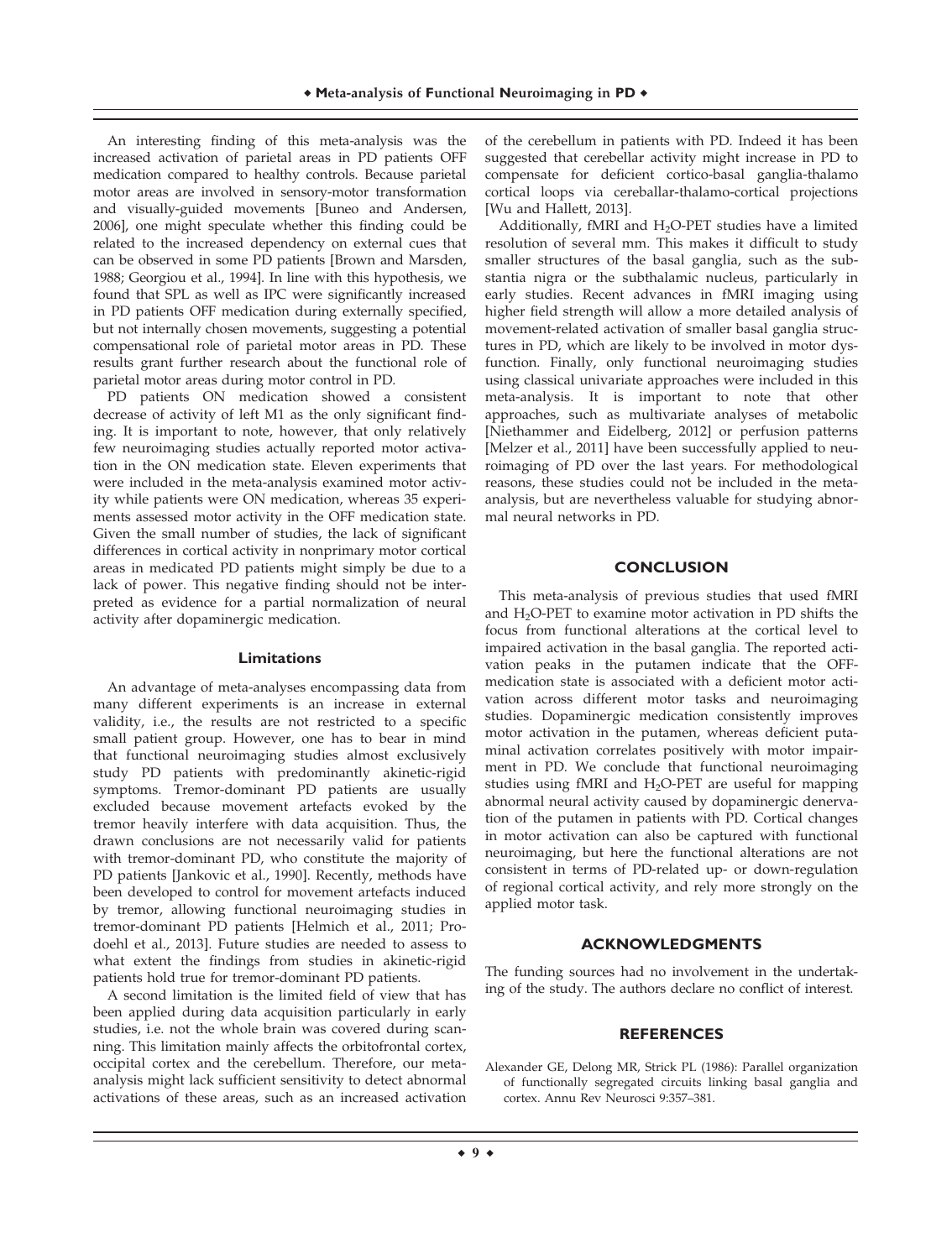- Baglio F, Blasi V, Falini A, Farina E, Mantovani F, Olivotto F, Scotti G, Nemni R, Bozzali M (2011): Functional brain changes in early Parkinson's disease during motor response and motor inhibition. Neurobiol Aging 32:115–124.
- Bradberry TJ, Metman LV, Contreras-Vidal JL, van den Munckhof P, Hosey LA, Thompson JL, Schulz GM, Lenz F, Pahwa R, Lyons KE, Braun AR (2012): Common and unique responses to dopamine agonist therapy and deep brain stimulation in Parkinson's disease: An H(2)(15)O PET study. Brain Stimul 5:605–615.
- Brown RG, Marsden CD (1988): Internal versus external cues and the control of attention in Parkinson's disease. Brain 111 (Part 2):323–345.
- Buhmann C, Glauche V, Sturenburg HJ, Oechsner M, Weiller C, Buchel C (2003): Pharmacologically modulated fMRI—Cortical responsiveness to levodopa in drug-naive hemiparkinsonian patients. Brain 126:451–461.
- Buneo CA, Andersen RA (2006): The posterior parietal cortex: Sensorimotor interface for the planning and online control of visually guided movements. Neuropsychologia 44:2594–2606.
- Cerasa A, Hagberg GE, Peppe A, Bianciardi M, Gioia MC, Costa A, Castriota-Scanderbeg A, Caltagirone C, Sabatini U (2006): Functional changes in the activity of cerebellum and frontostriatal regions during externally and internally timed movement in Parkinson's disease. Brain Res Bull 71:259–269.
- Eckert T, Peschel T, Heinze HJ, Rotte M (2006): Increased pre-SMA activation in early PD patients during simple selfinitiated hand movements. J Neurol 253:199–207.
- Eickhoff SB, Paus T, Caspers S, Grosbras MH, Evans AC, Zilles K, Amunts K (2007): Assignment of functional activations to probabilistic cytoarchitectonic areas revisited. Neuroimage 36: 511–521.
- Eickhoff SB, Laird AR, Grefkes C, Wang LE, Zilles K, Fox PT (2009): Coordinate-based activation likelihood estimation metaanalysis of neuroimaging data: A random-effects approach based on empirical estimates of spatial uncertainty. Hum Brain Mapp 30:2907–2926.
- Eickhoff SB, Bzdok D, Laird AR, Kurth F, Fox PT (2012): Activation likelihood estimation meta-analysis revisited. Neuroimage 59:2349–2361.
- Esposito F, Tessitore A, Giordano A, De Micco R, Paccone A, Conforti R, Pignataro G, Annunziato L, Tedeschi G (2013): Rhythm-specific modulation of the sensorimotor network in drug-naive patients with Parkinson's disease by levodopa. Brain 136:710–725.
- Fahn S, Elton RL, UPDRS Development Committee (1987): Unified Parkinson's disease rating scale. In: Fahn S, Marsden CD, Goldstein M, Calne DB, editors. Recent Developments in Parkinson's Disease, Vol. 2. Florham Park, NJ: Macmillan Health Care Information. pp 153–163.
- Georgiou N, Bradshaw JL, Iansek R, Phillips JG, Mattingley JB, Bradshaw JA (1994): Reduction in external cues and movement sequencing in Parkinson's disease. J Neurol Neurosurg Psychiatry 57:368–370.
- Gonzalez-Garcia N, Armony JL, Soto J, Trejo D, Alegria MA, Drucker-Colin R (2011): Effects of rTMS on Parkinson's disease: A longitudinal fMRI study. J Neurol 258:1268–1280.
- Grafton ST (2004): Contributions of functional imaging to understanding parkinsonian symptoms. Curr Opin Neurobiol 14: 715–719.
- Haslinger B, Erhard P, Kampfe N, Boecker H, Rummeny E, Schwaiger M, Conrad B, Ceballos-Baumann AO (2001): Eventrelated functional magnetic resonance imaging in Parkinson's disease before and after levodopa. Brain 124:558–570.
- Helmich RC, Janssen MJ, Oyen WJ, Bloem BR, Toni I (2011): Pallidal dysfunction drives a cerebellothalamic circuit into Parkinson tremor. Ann Neurol 69:269–281.
- Hoffstaedter F, Grefkes C, Zilles K, Eickhoff SB (2013): The "what" and "when" of self-initiated movements. Cereb Cortex 23:520– 530.
- Holden A, Wilman A, Wieler M, Martin WR (2006): Basal ganglia activation in Parkinson's disease. Parkinsonism Relat Disord 12:73–77.
- Holiga S, Moller HE, Sieger T, Schroeter ML, Jech R, Mueller K (2012): Accounting for movement increases sensitivity in detecting brain activity in Parkinson's disease. PLoS One 7:e36271.
- Hughes LE, Barker RA, Owen AM, Rowe JB (2010): Parkinson's disease and healthy aging: Independent and interacting effects on action selection. Hum Brain Mapp 31:1886–1899.
- Jahanshahi M, Jenkins IH, Brown RG, Marsden CD, Passingham RE, Brooks DJ (1995): Self-initiated versus externally triggered movements. I. An investigation using measurement of regional cerebral blood flow with PET and movement-related potentials in normal and Parkinson's disease subjects. Brain 118 (Part 4): 913–933.
- Jankovic J (2008): Parkinson's disease: Clinical features and diagnosis. J Neurol Neurosurg Psychiatry 79:368–376.
- Jankovic J, McDermott M, Carter J, Gauthier S, Goetz C, Golbe L, Huber S, Koller W, Olanow C, Shoulson I (1990): Variable expression of Parkinson's disease: A base-line analysis of the DATATOP cohort. The Parkinson Study Group. Neurology 40: 1529–1534.
- Katschnig P, Schwingenschuh P, Jehna M, Svehlik M, Petrovic K, Ropele S, Zwick EB, Ott E, Fazekas F, Schmidt R, Enzinger C (2011): Altered functional organization of the motor system related to ankle movements in Parkinson's disease: insights from functional MRI. J Neural Transm 118:783–793.
- Ko JH, Mure H, Tang CC, Ma Y, Dhawan V, Spetsieris P, Eidelberg D (2013): Parkinson's disease: Increased motor network activity in the absence of movement. J Neurosci 33:4540– 4549.
- Kraft E, Loichinger W, Diepers M, Lule D, Schwarz J, Ludolph AC, Storch A (2009): Levodopa-induced striatal activation in Parkinson's disease: A functional MRI study. Parkinsonism Relat Disord 15:558–563.
- Kwak Y, Peltier S, Bohnen NI, Muller ML, Dayalu P, Seidler RD (2010): Altered resting state cortico-striatal connectivity in mild to moderate stage Parkinson's disease. Front Syst Neurosci 4:143.
- Lang AE, Lozano AM (1998a): Parkinson's disease. First of two parts. N Engl J Med 339:1044–1053.
- Lang AE, Lozano AM (1998b): Parkinson's disease. Second of two parts. N Engl J Med 339:1130–1143.
- Litvak V, Eusebio A, Jha A, Oostenveld R, Barnes G, Foltynie T, Limousin P, Zrinzo L, Hariz MI, Friston K, Brown P (2012): Movement-related changes in local and long-range synchronization in Parkinson's disease revealed by simultaneous magnetoencephalography and intracranial recordings. J Neurosci 32: 10541–10553.
- Maillet A, Krainik A, Debu B, Tropres I, Lagrange C, Thobois S, Pollak P, Pinto S (2012): Levodopa effects on hand and speech movements in patients with Parkinson's disease: A FMRI study. PLoS One 7:e46541.
- Makris N, Meyer JW, Bates JF, Yeterian EH, Kennedy DN, Caviness VS (1999): MRI-based topographic parcellation of human cerebral white matter and nuclei II. Rationale and applications with systematics of cerebral connectivity. Neuroimage 9:18–45.